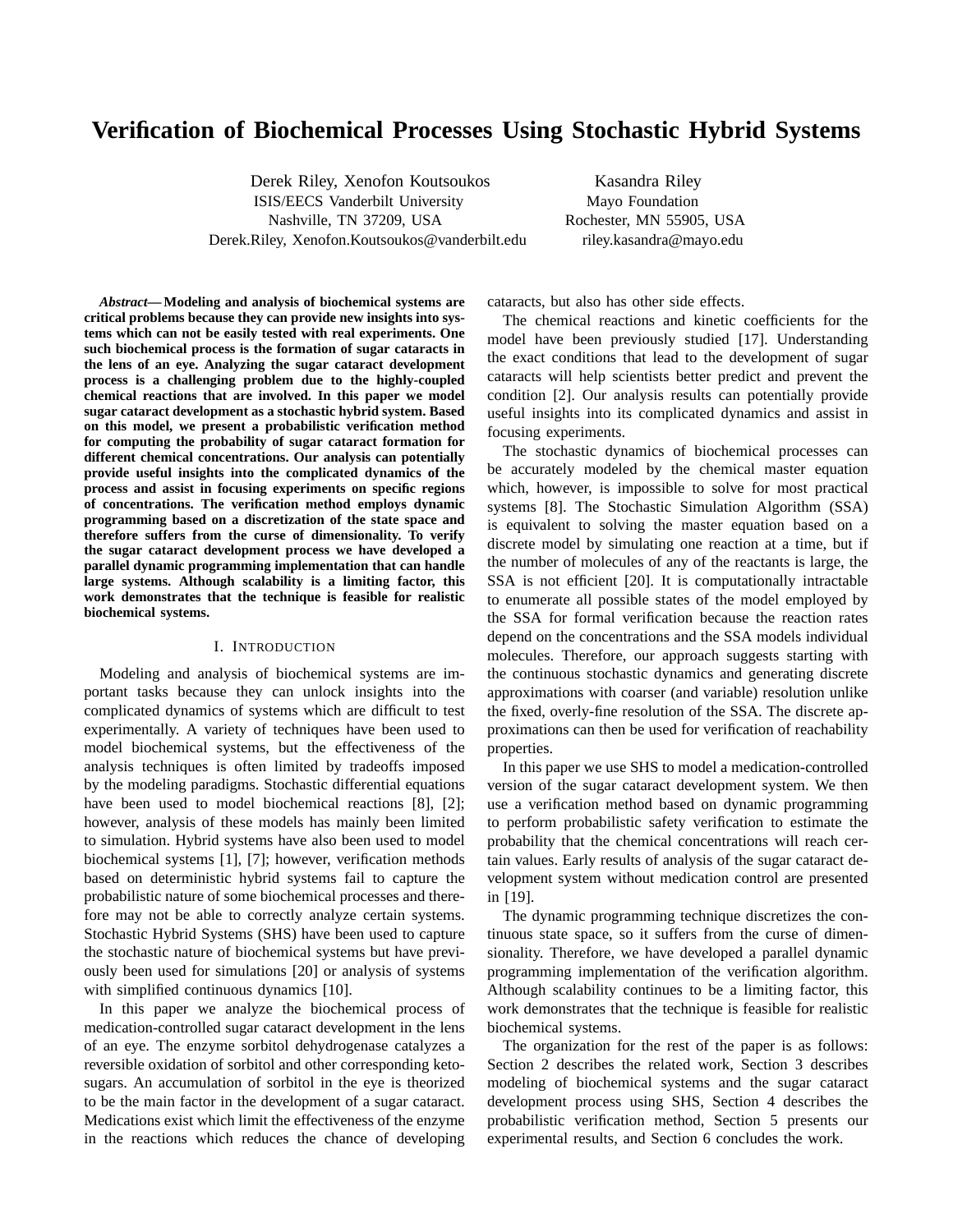#### II. RELATED WORK

Many systems in the biological sciences can benefit from formal modeling and analysis methods. Hybrid systems have been used for modeling biological systems in order to capture the complicated dynamics using well-defined abstractions. Biomolecular network modeling is accomplished by using differential equations to model feedback mechanisms and discrete switches to model changes in the underlying dynamics [1]. Biological protein regulatory networks have been modeled with hybrid systems using linear differential equations to describe the changes in protein concentrations and discrete switches to activate or deactivate the continuous dynamics based on protein thresholds [7].

Stochastic hybrid systems further improve on the benefits of hybrid systems by providing a more realistic probabilistic framework for modeling real-world biochemical systems. A modeling technique that uses SHS to construct models for chemical reactions involving a single reactant specie is presented in [10]. A genetic regulatory network was modeled with a SHS model and compared to a deterministic model in [12]. SHS models of biochemical systems have been developed and simulated using hybrid simulation algorithms in [9], [20]. The modeling technique employed in this work is unique because it offers flexibility to include realistic system aspects such as medication or temperature.

This paper employs a reachability analysis method based on discrete approximations. Discrete approximation methods based on finite differences have been studied extensively in [16]. Based on discrete approximations, the reachability problem can be solved using algorithms for discrete processes [18]. The approach has been applied for optimal control of SHS given a discounted cost criterion in [13]. For verification, the discount term cannot be used and convergence of the value function can be ensured only for appropriate initial conditions. A related grid based method for safety analysis of stochastic systems with applications to air traffic management has been presented in [11]. Our approach is similar but using viscosity solutions we show the convergence of the discrete approximation methods [14].

## III. MODELING BIOCHEMICAL REACTIONS USING SHS

# *A. Dynamics of Biochemical Reactions*

All cellular function of living organisms is governed by complex systems of biochemical reactions. A reaction specifies all chemical species which react (reactants) and are produced (products). A kinetic coefficient  $k$ , associated with each reaction, numerically describes the affinity for the reactants to produce the products in constant temperature conditions.

Experimental analysis is used to physically measure the variation in individual concentrations of the chemical species in a biochemical system. However, understanding the dynamical behavior of biochemical systems requires running many experiments that can be time consuming, tedious, unsafe, or costly. Developing and analyzing dynamical models for capturing the evolution of individual chemical species concentrations can reduce the number of experiments needed.

Discrete models are a natural modeling paradigm for biochemical systems because reactions can be considered as occurring at specific points in time, and when a reaction occurs, individual molecules interact and produce new molecules. Discrete models update the concentrations of the involved reactants and products at a certain reaction rate based on the stoichiometry defined by the reaction.

Chemical reactions are inherently probabilistic because of the unpredictability of molecular motion [6], so their dynamics are best described by stochastic models. Discrete stochastic models of reactions can be created by describing a reaction j as firing at a rate  $a_i$  [5]. When the reaction fires, the concentrations of the reactants and products are reset to the appropriate updated values. Table I shows the rates and resets for several examples of different types of reactions. For example, when the reaction  $X \to Z$  occurs, a molecule of  $X$  is consumed and a molecule of  $Z$  is produced denoted by  $x- = 1$  and  $z+ = 1$  respectively where x and z are the quantities of molecules of chemical species  $X$  and  $Z$ , and  $k_i$  is the kinetic coefficient for reaction i.

| Reaction                | $a_i$                  | Reset         |
|-------------------------|------------------------|---------------|
| $X \rightarrow Z$       | $k_1x$                 | $x - = 1$ :   |
|                         |                        | $z_+ = 1$ :   |
| $X + Y \rightarrow 2Z$  | $k_2xy$                | $x - = 1$ ;   |
|                         |                        | $y - = 1$ ;   |
|                         |                        | $z_{+} = 2$ : |
| $2X \rightarrow Z$      | $1/2 * k_3x(x-1)$      | $x - = 2$ :   |
|                         |                        | $z + = 1$ ;   |
| $2X + Y \rightarrow 2Z$ | $1/2 * k_4x(x-1)y$     | $x - = 2$ :   |
|                         |                        | $y - = 1$ ;   |
|                         |                        | $z_{+} = 2$ : |
| $3X \rightarrow Z$      | $1/6 * k_5x(x-1)(x-2)$ | $x - = 3$ :   |
|                         |                        | $z+ = 1$ :    |

## TABLE I EXAMPLE REACTION RATES AND RESETS

Reactions occur at different speeds depending on the concentrations of chemicals and the kinetic coefficient for each reaction. "Slow" reactions occur when reaction rates and concentrations are small enough and they can be modeled and simulated efficiently using discrete stochastic techniques. However, discrete simulations become inefficient when there are large concentrations of molecules and/or fast reaction rates. In such cases the reaction will occur very frequently and the discrete simulation will need to execute a large number of transitions in a short period of time. "Fast" reactions occur at a rate that is fast enough or in high enough concentrations. Such reactions can be modeled more efficiently as stochastic continuous models [20].

The rate of change of each chemical species is calculated using the dynamics from the biochemical reactions. Suppose that we have a system of  $M$  chemical reactions and  $N$ chemical species. We define  $x_i$  as the concentration of the *i*th chemical species in micro-Molarity ( $\mu$ M),  $M_{fast}$  as the number of fast reactions,  $a_j$  as the reaction propensity of the *j*th reaction, and  $W_j$  as a one-dimensional Wiener process. The stoichiometric matrix v is a  $(M_{fast} \times N)$  matrix whose values represent the concentration of chemical species lost or gained in each reaction. Equation (1) describes the dynamics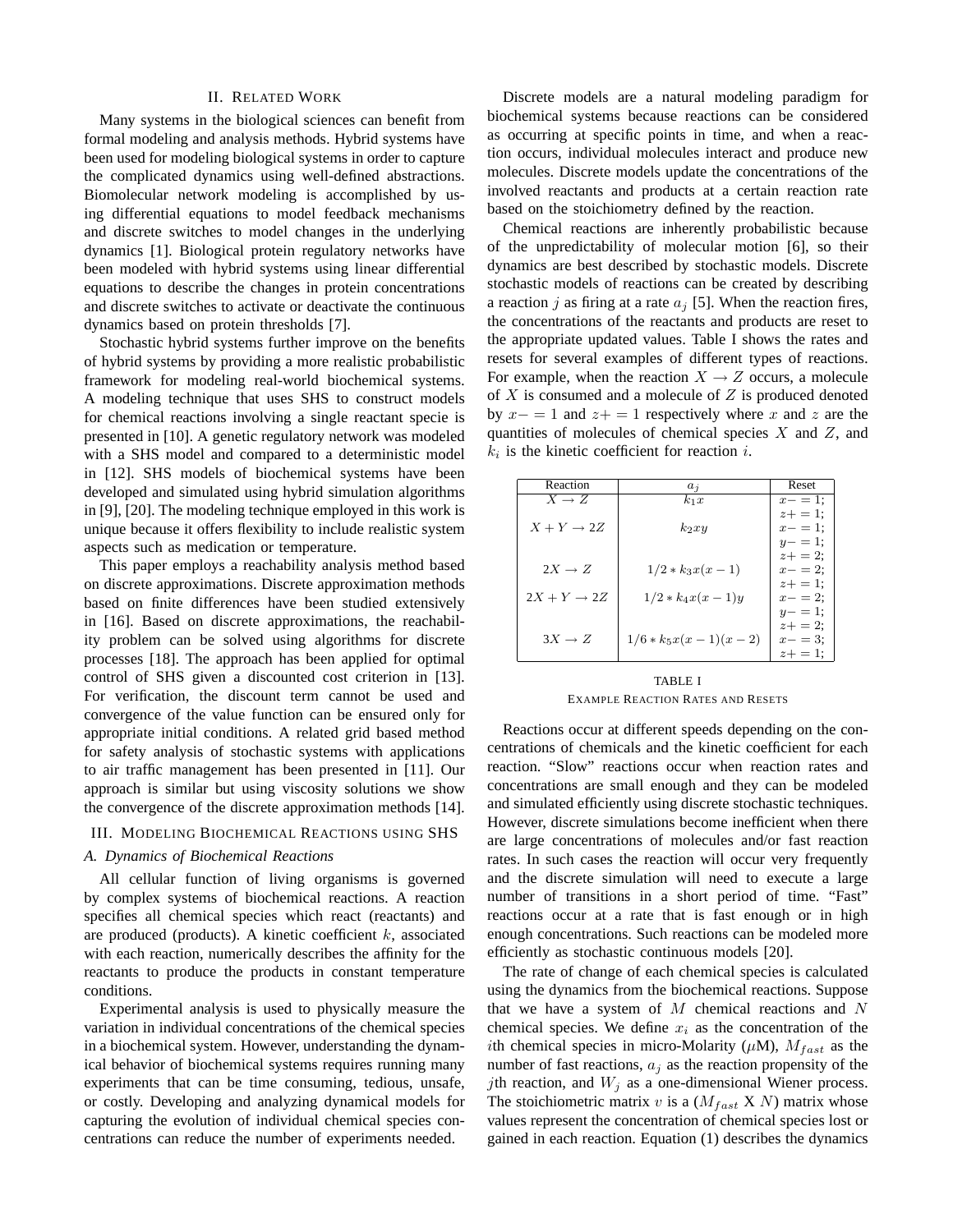for each of the i chemical species [20].

$$
dx_i = \sum_{j=1}^{M_{fast}} v_{ji} a_j(x(t)) dt + \sum_{j=1}^{M_{fast}} v_{ji} \sqrt{a_j(x(t))} dW_j
$$
 (1)

Discrete and continuous models consider only slow or only fast chemical reactions, but real biochemical systems often contain a mixture of both fast and slow reactions. In a such a situation it is most efficient to use a hybrid modeling approach to take advantage of the efficiency of continuous modeling while still keeping the accuracy of discrete modeling [20]. Stochastic hybrid systems are ideal for modeling biochemical systems with both fast and slow chemical reactions systems because they are able to model continuous and discrete dynamics in a stochastic framework. Fast reactions are modeled using the continuous stochastic dynamics techniques presented earlier, and slow reactions are modeled as discrete transitions with probabilistic rates and resets.

Determining which reactions are fast or slow is based on analysis of the rates using the kinetic coefficients and quantities of each reactant involved. The reaction rate range can be determined by analyzing the rate  $a_i$  from Table I over the entire range of possible chemical concentrations. To determine the smallest rate, the smallest concentrations for each chemical species should be used. Similarly, the largest rate can be determined by using the highest concentrations in the range. Reactions are classified as fast or slow depending on their relative speed differences [20].

# *B. Sugar Cataract Development*

A sugar cataract is a type of cataract which distorts the light passing through the lens of an eye by attracting water to the lens when an excess of sorbitol is present. Often these cataracts are formed in the eyes of diabetes patients who do have highly fluctuating blood sugar levels. Several factors affect the accumulation of sorbitol including the amount of the enzyme Sorbitol Dehydrogenase (SDH). SDH catalyzes the reversible oxidation of sorbitol and other polyalcohols to the corresponding keto-sugars [17].

| Reactant                | Variable | [Min, Max] $(\mu M)$ | $Res(\mu M)$ |
|-------------------------|----------|----------------------|--------------|
| NADH                    | $x_1$    | [0.0005, 10.0005]    |              |
| $E-NADH$                | $x_2$    | [0.0005, 10.0005]    |              |
| $NAD^+$                 | $x_3$    | [0.0009, 10.0009]    |              |
| $E- NAD^+$              | $x_4$    | [0.0009, 10.0009]    |              |
| SDH(E)                  | $x_5$    | [0.0002, 1.0002]     |              |
| fructose $(F)$          | $x_6$    | [0.2, 500.2]         | 20           |
| sorbitol $(S)$          | $x_7$    | [0.2, 500.2]         | 20           |
| Inactive form of $E(Z)$ |          | [0.000002, 0.200002] |              |

#### TABLE II

CHEMICAL SPECIES PROPERTIES FOR THE SUGAR CATARACT MODEL

The chemical species and concentration ranges for the sugar cataract development process for bovine lens are described in Table II. The bovine lens data is used as a standard model for human cataract development. The ranges are bounded and are estimated using realistic concentration values derived from experimental data and Michaelis-Menten constants (Km) defined as the rate of the reaction at halfmaximal velocity [17]. Table III describes the seven reactions and rates involved in sugar cataract development. The rate is calculated based on the average concentrations in Table II and the kinetic coefficients presented in Table III. The average rate of the last reaction  $(E \rightarrow Z)$  is several orders of magnitude slower than the other reactions, so it is classified as a slow reaction.

The slow reaction describes the conversion of the enzyme (E) into its inactive form (Z) at a rate of  $k_7x_5$  according to Table I. When the reaction occurs, the number of molecules of E will be decreased by one and the concentration will be decreased by  $d_1 = 10^{-21}$   $\mu$  Molar.

The rate of change of the concentrations of each chemical species are modeled using the SDE (1) and are given below. The inactive form of  $E(Z)$  is not a reactant in any of the chemical equations, so its concentration is not included.

$$
dx_{1} = (-k_{1}x_{1}x_{5} + k_{2}x_{2})dt - \sqrt{k_{1}x_{1}x_{5}}dW_{1} +
$$
  
\n
$$
\sqrt{k_{2}x_{2}}dW_{2}
$$
  
\n
$$
dx_{2} = (k_{1}x_{1}x_{5} - k_{2}x_{2} - k_{3}x_{2}x_{6} + k_{4}x_{4}x_{7})dt +
$$
  
\n
$$
\sqrt{k_{1}x_{1}x_{5}}dW_{1} - \sqrt{k_{2}x_{2}}dW_{2} -
$$
  
\n
$$
\sqrt{k_{3}x_{2}x_{6}}dW_{3} + \sqrt{k_{4}x_{4}x_{7}}dW_{4}
$$
  
\n
$$
dx_{3} = (k_{5}x_{4} - k_{6}x_{3}x_{5})dt + \sqrt{k_{5}x_{4}}dW_{5} -
$$
  
\n
$$
\sqrt{k_{6}x_{3}x_{5}}dW_{6}
$$
  
\n
$$
dx_{4} = (k_{3}x_{2}x_{6} - k_{4}x_{4}x_{7} - k_{5}x_{4} + k_{6}x_{3}x_{5})dt +
$$
  
\n
$$
\sqrt{k_{3}x_{2}x_{6}}dW_{3} - \sqrt{k_{4}x_{4}x_{7}}dW_{4} -
$$
  
\n
$$
\sqrt{k_{5}x_{4}}dW_{5} + \sqrt{k_{6}x_{3}x_{5}}dW_{6}
$$
  
\n
$$
dx_{5} = (-k_{1}x_{1}x_{5} + k_{2}x_{2} + k_{5}x_{4} - k_{6}x_{3}x_{5})dt -
$$
  
\n
$$
\sqrt{k_{1}x_{1}x_{5}}dW_{1} + \sqrt{k_{2}x_{2}}dW_{2} +
$$
  
\n
$$
\sqrt{k_{5}x_{4}}dW_{5} - \sqrt{k_{6}x_{3}x_{5}}dW_{6}
$$
  
\n
$$
dx_{6} = (-k_{3}x_{2}x_{6} + k_{4}x_{4}x_{7})dt - \sqrt{k_{3}x_{2}x_{6}}dW_{3} +
$$
  
\n
$$
\sqrt{k_{4}x_{4}x_{7}}dW_{4}
$$
  
\n
$$
dx_{7} = (k_{3}x_{
$$

Biologists have determined that a ratio of sorbitol to fructose that is greater than one is correlated to the beginning stages of sugar cataract formation [3]. It has been shown that fructose  $(x_6)$  and SDH  $(x_5)$  play a significant role in the accumulation of sorbitol  $(x_7)$  in the eye which in turn begins the formation of sugar cataracts.

#### *C. Medication Control*

Medications exist which can help patients who are at high risk of developing sugar cataracts. These medications work by inhibiting the effectiveness of the enzyme SDH. The end result is a reduction in the rate at which the enzyme (E) reacts with other molecules in the system resulting in less sorbitol production; however, since the reversible reactions are tightly coupled, the results can have side effects.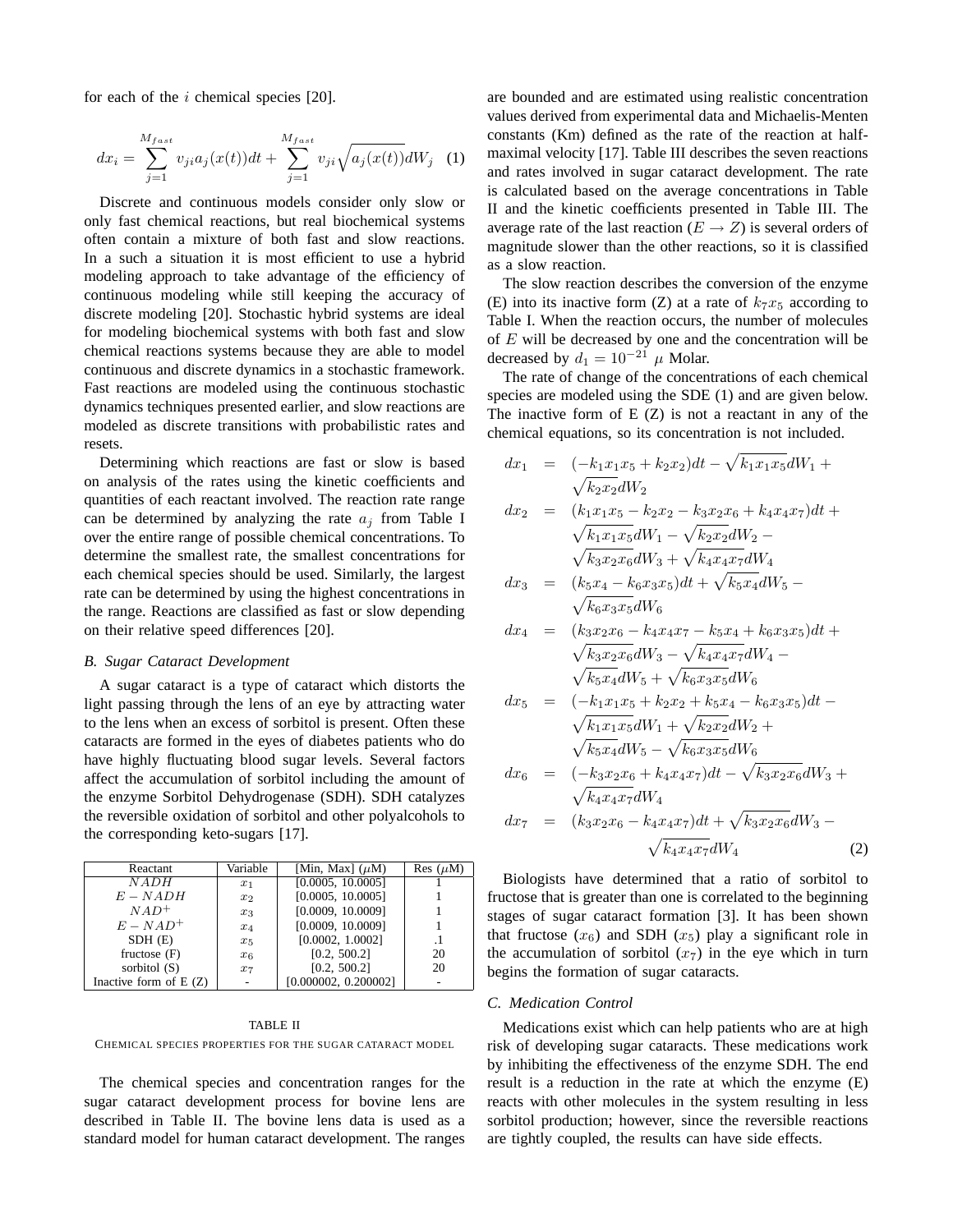The application of the medication can be represented as a new discrete mode in the hybrid model that captures the dynamics introduced by such a medication. In the medication application mode the reaction rates, where the enzyme is a reactant  $(k_1,k_6,$  and  $k_7)$ , are reduced. The amount that the rates are reduced is directly proportional to the concentration of the medication administered, so we use a 50 percent reduction to model realistic behavior.

Since the amount of sorbitol is difficult to measure, we have modeled the medication administration based on an elevated level of fructose (as is the current practice). When the amount of fructose in the blood rises above 250  $\mu$ Molar, we introduce the effect of the drug, and when the level drops below 250, we remove the effect of the drug, see Fig. 1. The guards ensure that the medication is administered according to the proper protocol, and the reset models the incrementing or decrementing of the fructose by  $d_2 = 5$ .

The analysis of this system will help the understanding of the conditions that could lead to a patient developing cataracts given a medication administration protocol and possibly identify better thresholds for drug prescription.



Fig. 1. SHS model of medication-controlled sugar cataract development

#### *D. SHS Model of Sugar Cataract Development*

The SHS model for medication-controlled sugar cataract development is shown in Fig. 1. In each discrete mode, the continuous state evolves according to the corresponding SDE where the solution is understood using the Itô stochastic integral. The drift vector  $b(q, x)$  and the dispersion matrix  $\sigma(q, x)$  are defined by Equation (2) and are bounded and Lipshitz continuous in  $x$ , and thus, the SDE has a unique solution for a fixed  $q$ .

Two types of discrete transitions can be used to define switching between the discrete modes: guarded transitions and probabilistic rate transitions. A guarded transition fires

| Reaction                                   | Kinetic coefficient | Rate  |
|--------------------------------------------|---------------------|-------|
| $E + NADH \rightarrow E - NADH$            | $k_1 = 6.2$         | 31.1  |
| $E - NADH \rightarrow E + NADH$            | $k_2 = 33$          | 151   |
| $E-NADH+F\rightarrow E-NAD^{+}+S$          | $k_3 = 0.0022$      | 6     |
| $E - NAD^{+} + S \rightarrow E - NADH + F$ | $k_4 = 0.0079$      | 19.5  |
| $E - NAD^+ \rightarrow E + NAD^+$          | $k_5 = 227$         | 998   |
| $E + NAD^{+} \rightarrow E - NAD^{+}$      | $k_6 = .61$         | 3.2   |
| $E \rightarrow Z$                          | $k_7 = 0.0019$      | 0.002 |

TABLE III SUGAR CATARACT REACTIONS AND KINETIC COEFFICIENTS

the instant when the guard becomes true. The firing of a probabilistic rate transition is governed by an exponential distribution characterized by the state-dependent transition rate  $\lambda(q, x)$  which is assumed to be a bounded and measurable function that is integrable for every sample path.

In general, the reset map is defined as a transition measure  $R(s, A)$  that defines the probability distribution of the state after the jump and is assumed to be defined so that the system cannot jump directly into the set of safe states [14]. In the SCD system, the reset maps are deterministic and represent the increasing or decreasing of the corresponding chemical concentration  $(d_1 \text{ or } d_2)$ .

The SHS for the sugar cataract development is a special case of the SHS model described in [15]. In particular, this model has two discrete states, two probabilistic discrete transitions, two guarded discrete transitions, and deterministic reset maps. It is assumed that the expected number of discrete transitions in a finite time interval  $[0, t]$  is finite; see [15] for sufficient conditions. Further, as described in Table II, the concentrations of the SCD system are assumed to be bounded.

We define the set of safe states as the set of all concentrations that satisfy  $x_7 - x_6 < 1$  denoted by

$$
B = \bigcup_{q \in \{q_1, q_2\}} \{q\} \times B^q
$$
  
= \{ (q, x) | x\_7 - x\_6 < 1, q \in \{q\_1, q\_2\} \}.

Our problem is to determine what is the probability that the SHS will exit the safe set assuming an arbitrary initial condition inside the safe set.

#### IV. PROBABILISTIC VERIFICATION

## *A. Reachability Analysis*

Given the set of safe states  $B$ , we consider the verification problem of computing the probability that the system execution from an arbitrary (safe) initial state will exit the safe set indicating the beginning stages of sugar cataract development. We denote  $\partial B$  and  $\overline{B} = B \cup \partial B$  the boundary and the completion of  $B$  respectively. Consider the stopping time  $\tau = \inf\{t \geq 0 : s(\tau^{-}) \in \partial B\}$  which is the first hitting of the boundary  $\partial B$ . Let  $s = (q, x)$  be an initial state in B, then we define the function  $V : \overline{B} \to \mathbb{R}$  by

$$
V(s) = \begin{cases} E_s[I_{(s(\tau^-) \in \partial B)}], & s \in B \\ 1, & s \in \partial B \end{cases}
$$

where *I* denotes the indicator function.

The function  $V(s)$  can be interpreted as the probability that a trajectory starting at  $x$  will reach the boundary  $\partial B$  of the safe set, i.e. the probability that the system is unsafe and sugar cataract formation may begin.

The value function  $V$  that characterizes the safety of sugar cataract formation can be described as the viscosity solution of a system of coupled Hamilton-Jacobi-Bellman (HJB) equations. This function is similar to the value function for the exit problem of a standard stochastic diffusion, but the running and terminal costs depend on the function itself. The coupling between the equations arises because the value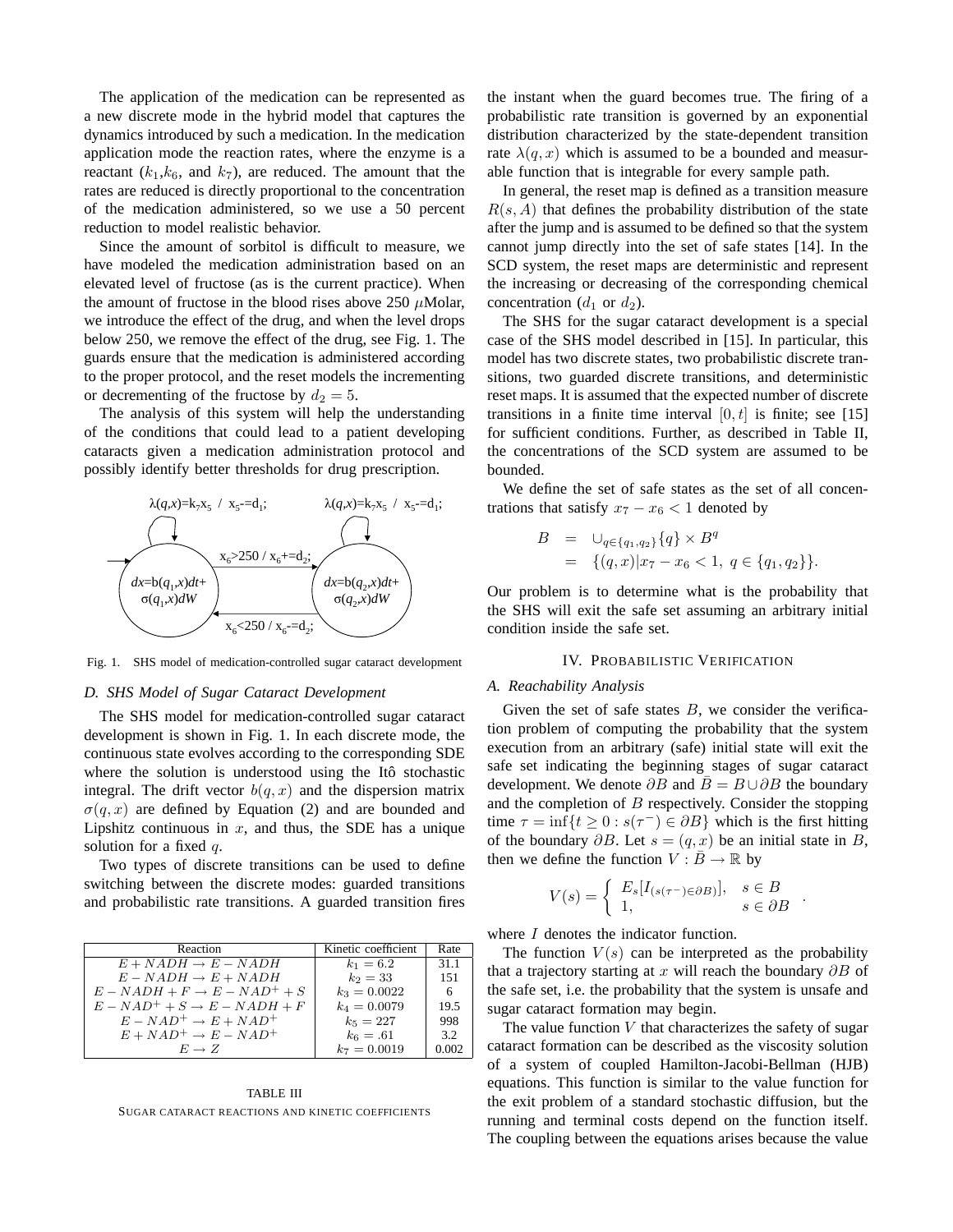function in a particular mode depends on the value function in the adjacent modes and is formally captured by the dependency of the running and terminal costs on the value function V.

*Proposition 1* We define a bounded function  $c : \overline{B} \to \mathbb{R}_+$ continuous in  $x$  such that

$$
c(q, x) = \begin{cases} 1, & \text{if } x \in \partial B^q \\ 0, & \text{otherwise} \end{cases}.
$$

and denote  $L^V(q, x) = \lambda(q, x) \int_{\Gamma} V(y) R((q, x), dy)$  and  $\psi^V(q,x) = c(q,x) + \int_{\Gamma} V(y) R((q,x),dy)$ . Then, V is the unique viscosity solution of the system of equations

$$
b(q, x)D_x V + \frac{1}{2} \text{tr}(a(q, x)D_x^2 V) + \lambda(q, x)V + L^V(q, x) = 0
$$

in  $B^q$ ,  $q \in Q$ , with boundary conditions  $V(q, x) = \psi^V(q, x)$ on  $\partial B^q$ ,  $q \in Q$ . The proof is a straightforward application of the results presented in [15] to the SHS of the sugar cataract development.

# *B. Numerical Methods Based on Dynamic Programming*

One of the advantages of characterizing reachability properties using viscosity solutions is that for computational purposes we can employ numerical algorithms based on discrete approximations. We employ the finite difference method presented in [16] to compute locally consistent Markov chains (MCs). We consider a discretization of the state space denoted by  $\bar{S}^h = \bigcup_{q \in Q} \{q\} \times \bar{S}^h_q$  where  $\bar{S}^h_q$  is a set of discrete points approximating  $B^q$  and  $h > 0$ is an approximation parameter characterizing the distance between neighboring points. By the boundness assumption, the approximating MC will have finitely many states which are denoted by  $s_n^h = (q_n^h, \xi_n^h), n = 1, 2, ..., N$ . The transition probabilities  $p^h((q, x), (q', x'))$  of the Markov chain are computed to approximate the SHS while preserving local mean and variance.

Concentrations of chemical species are constrained to be non-negative, and therefore, reflective boundaries are introduced to approximate such constraints. For the approximating process, the constraints are modeled as reflective boundaries equipped with reflections directions that point into the state space. The process is reflected back when it tries to violate the constraints. Local consistency can be satisfied in a straitforward manner [16].

The value function  $V$  of the SHS can be approximated by

$$
V^{h}(s) = E_{s} \left[ \sum_{n=0}^{\nu_{h}} c(q_{n}^{h}, \xi_{n}^{h}) I_{(n=n_{i})} \right].
$$

The function  $V^h$  can be computed using a value iteration algorithm. The results in [15] show that the algorithm converges for appropriate initial conditions, and further, the solution based on the discrete approximations converges to the one for the original stochastic hybrid system as the discretization becomes finer ( $h \rightarrow 0$ ). Regarding the efficiency of the computational methods, the iterative algorithm is polynomial in the number of states of the discrete approximation process. Although scalability is a limiting factor, using parallel methods the approach is feasible for realistic systems as the sugar cataract development, a sevendimensional biochemical system for which the approximating process has approximately 800 million states.

### V. EXPERIMENTAL RESULTS

In this section we analyze the safety probability for the medicated SHS sugar cataract model. The chemical concentration ranges used are presented in Table II, and the resolution of each range is presented in Table II. We assume that the system includes reflective boundaries at the upper and lower limits of each range. This is reasonable since it is assumed that the ranges given include all possible states which are reachable, and the resolutions are sufficiently small for realistic approximation. We chose the resolution parameters to be similar to the resolution that measurement equipment can achieve in actual experiments. For example, the concentration of sorbitol can be experimentally measured with sub  $\mu$ Molar resolution.

The resolution parameters for the sugar cataract system result in an MDP with approximately 800 million states. Storing the values at each state alone requires several gigabytes of memory, so we developed a parallel value iteration implementation to improve the performance of the algorithm. The value iteration algorithm is still guaranteed to converge in a parallel implementation as long as updated values are used periodically [4]. Parallel dynamic programming algorithms are well-defined and easy to implement [4]. Our MDP has a regular structure which improves the efficiency of the value iteration algorithm and allows us to implement a fairly straitforward partitioning technique for the parallel implementation.

To partition the problem for multiple processors we select five of the seven dimensions of the MDP to divide in half. Each processor only analyzes half of the total range for each of five divided ranges and the entire range for the other two dimensions. The two range divisions in five dimensions create  $2^5 = 32$  range combinations that must be considered. The processors are each specifically assigned a combination of the ranges to ensure that the entire range for each dimension is computed, and all range values are arranged to minimize communication. Processors with neighboring range values regularly update their neighbors to ensure the value iteration converges.

To visualize our results we can plot projections of the data for different concentrations of the chemicals involved. Specifically, these projections show the safety probability for entire range of sorbitol and fructose levels for certain values of the five other variables. Multiple selections of the five other variables are chosen to show a more comprehensive view of the data.

Figure 2 shows a projection of the value function for the medicated SCD system along the safety boundary where  $x_1 = 1.0, x_2 = 1.0, x_3 = 1.0, x_4 = 1.0,$  and  $x_5 = 0.1$ . Near the boundary of the safe and unsafe regions, the value function varies significantly depending on the projection variables chosen. The results imply that certain chemical